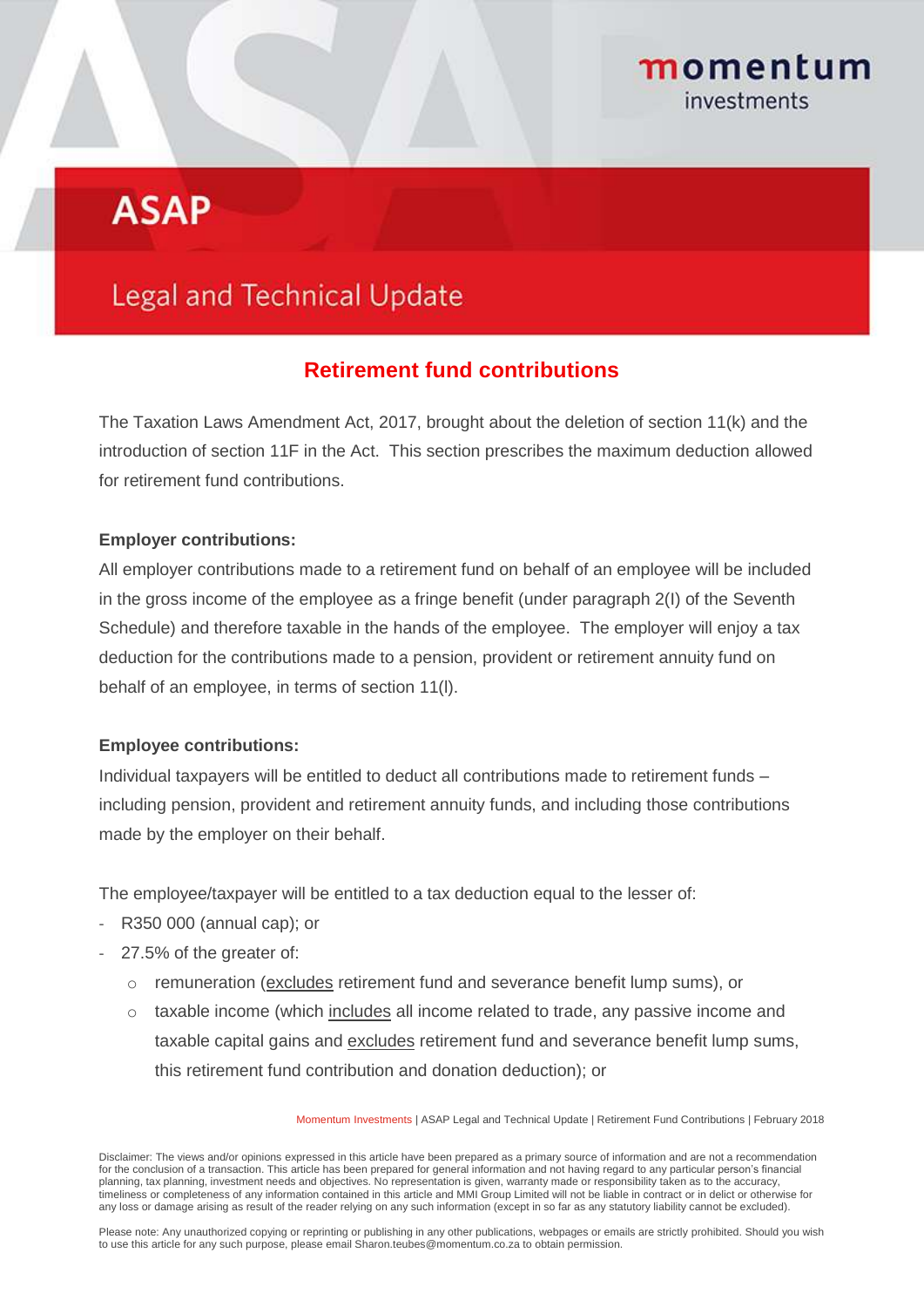taxable income excluding this retirement fund contribution and excluding taxable capital gains.

#### **Remuneration vs Taxable Income**

Remuneration is defined by the Fourth Schedule to the Income Tax Act. It means any amount of income which is paid or is payable to any person by way of any salary, leave pay, wage, overtime pay, bonus, gratuity, commission, fee, emolument pension, superannuation allowance, retiring allowance or stipend, whether in cash or otherwise and whether or not in respect of services rendered, including-

- Annuity income, lump sums due to employment or the termination of services (like bonuses, leave pay, etc.);
- Any fringe benefit received;
- Any allowance a person receives from an employer, including subsistence, etc;
- Any amount received for services rendered;
- Any amount paid to any employee as a reimbursement of expenditure actually incurred by such employee in the course of his employment;
- 80% of a travel allowance, unless the employer is satisfied that 80% of the allowance is used for business purposes, in which case only 20% of the allowance is included;
- 80% of the fringe benefit relating to the use of a motor vehicle, unless the employer is satisfied that 80% of the fringe benefit is used for business travel, in which case 20% will be included.

Taxable income is defined in the Income Tax Act and it is calculated as follows:

Gross income Less exempt income (includes section10C) Equals income Less allowed deductions (includes section 11F) Equals taxable income Add taxable capital gains (if applicable) Equals taxable income (incl capital gains)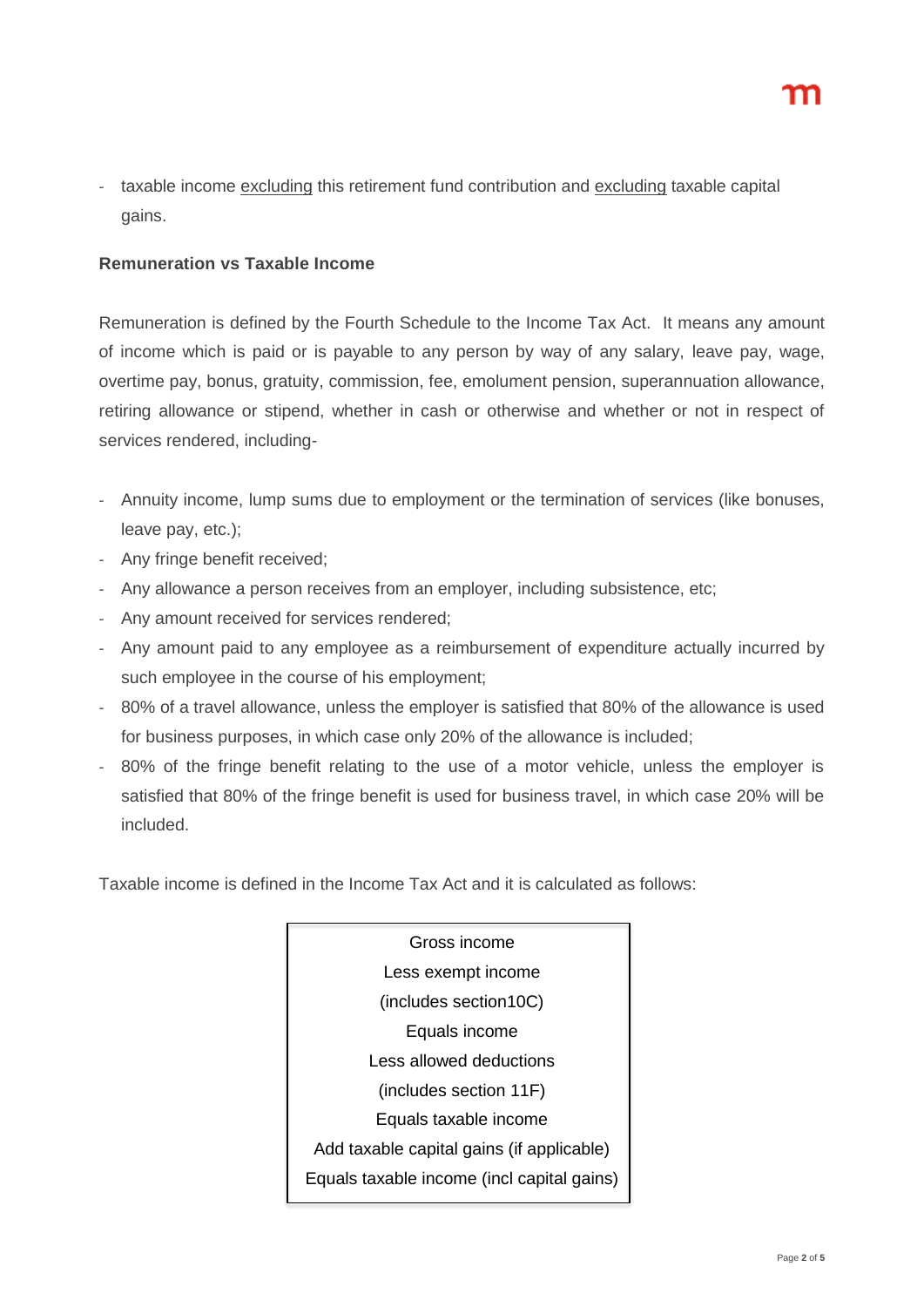When determining taxable income for the purposes of calculating the 27.5% limitation, one has to exclude the points from the calculation as prescribed by section 11F. It determines that the retirement fund deduction and the deduction in respect of donations (section 18A deduction) must be excluded from taxable income as well as any retirement fund lump sums and severance benefits.

Therefore, taxable income for purposes of determining the 27.5% bullet is as follow:

| All gross income excluding retirement fund lump sums and severance benefits, LESS         |
|-------------------------------------------------------------------------------------------|
| Exempt income, LESS                                                                       |
| All deductions allowed, except the retirement fund contribution deduction and the section |
| 18A donation deduction, PLUS                                                              |
| Taxable capital gains, EQUALS                                                             |
|                                                                                           |

#### **TAXABLE INCOME**

When determining taxable income for purposes of the newly introduced third limitation, one will once again remove the specific exclusions as contained in the Act. Therefore, taxable income for the purpose of determining this third bullet is as follows:

> All gross income, LESS Exempt income, LESS All deductions allowed **except** the retirement fund contribution, PLUS **TAXABLE INCOME**

#### **Example:**

Joe Worker earns the following amounts during the tax year: Salary R150 000 Employer pension fund contribution R 25 000 Interest income R 30 000 Taxable capital gain R850 000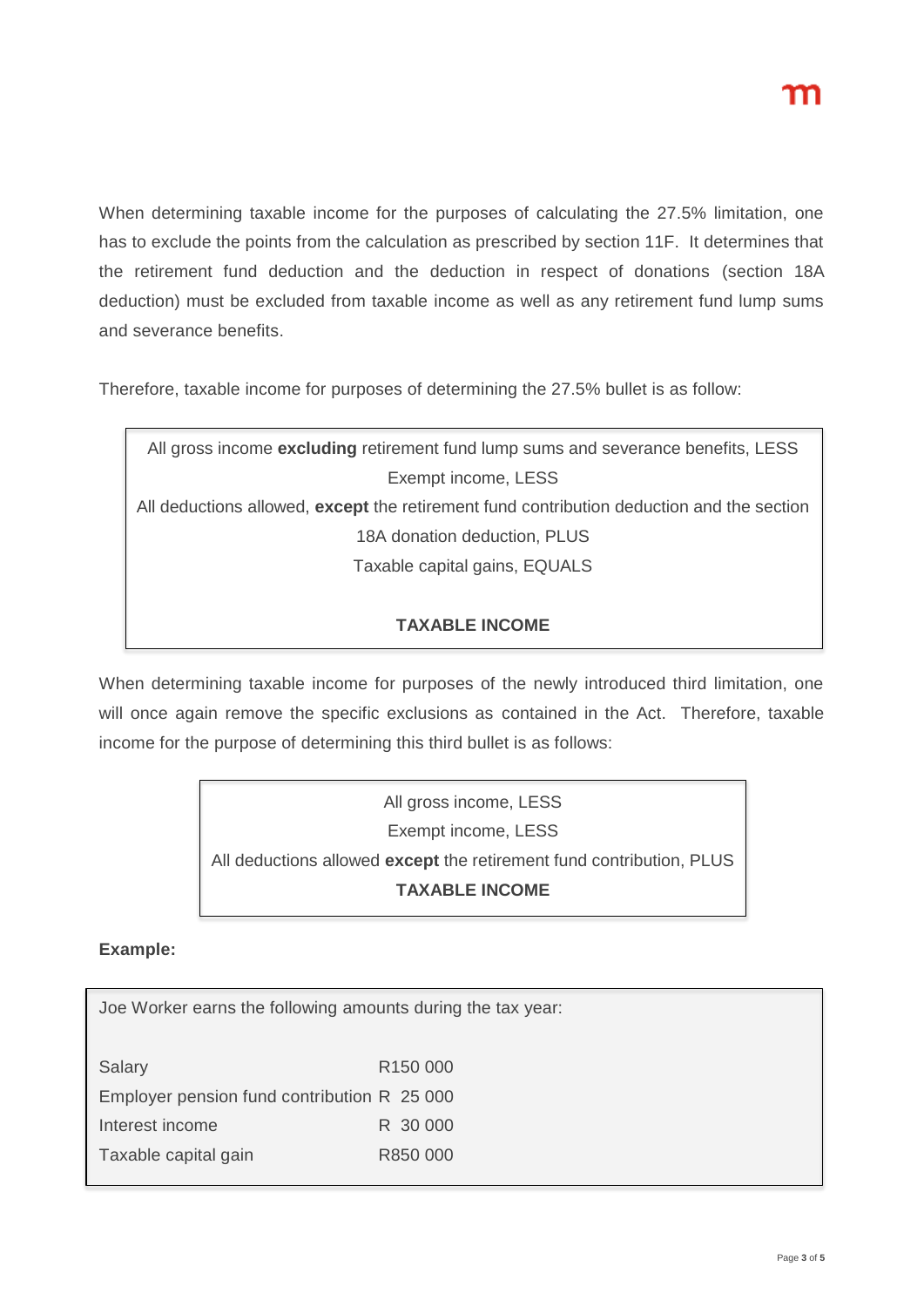|                                         | The tax deductible retirement fund contribution will be the lesser of the following: |
|-----------------------------------------|--------------------------------------------------------------------------------------|
| R350 000, or                            |                                                                                      |
| 27.5% of the greater of:                |                                                                                      |
|                                         |                                                                                      |
| Remuneration:                           |                                                                                      |
| Salary                                  | R150 000                                                                             |
| Emr contr                               | R 25 000                                                                             |
| <b>Total</b>                            | R175 000                                                                             |
|                                         |                                                                                      |
| Taxable income:                         |                                                                                      |
| Salary                                  | R150 000                                                                             |
| <b>Employer contribution</b>            | R 25 000                                                                             |
| Interest                                | R 30 000                                                                             |
| - exemption                             | R 23 800                                                                             |
| +taxable capital gain                   | R850 000                                                                             |
| <b>Total</b>                            | R1 031 200                                                                           |
| $27.5\% \times R1031200 = R283580$ , or |                                                                                      |
| Taxable income:                         |                                                                                      |
| Salary                                  | R150 000                                                                             |
| <b>Employer contribution</b>            | R 25 000                                                                             |
| Interest                                | R 30 000                                                                             |
| - exemption                             | R 23 800                                                                             |
| <b>Total</b>                            | R181 200                                                                             |

#### **Disallowed Contributions**

All contributions made that were not deductible due to it being in excess of the abovementioned limits, may be carried over to the following tax year and will be deductible as if it were made in that following year (still subject to the abovementioned limitations).